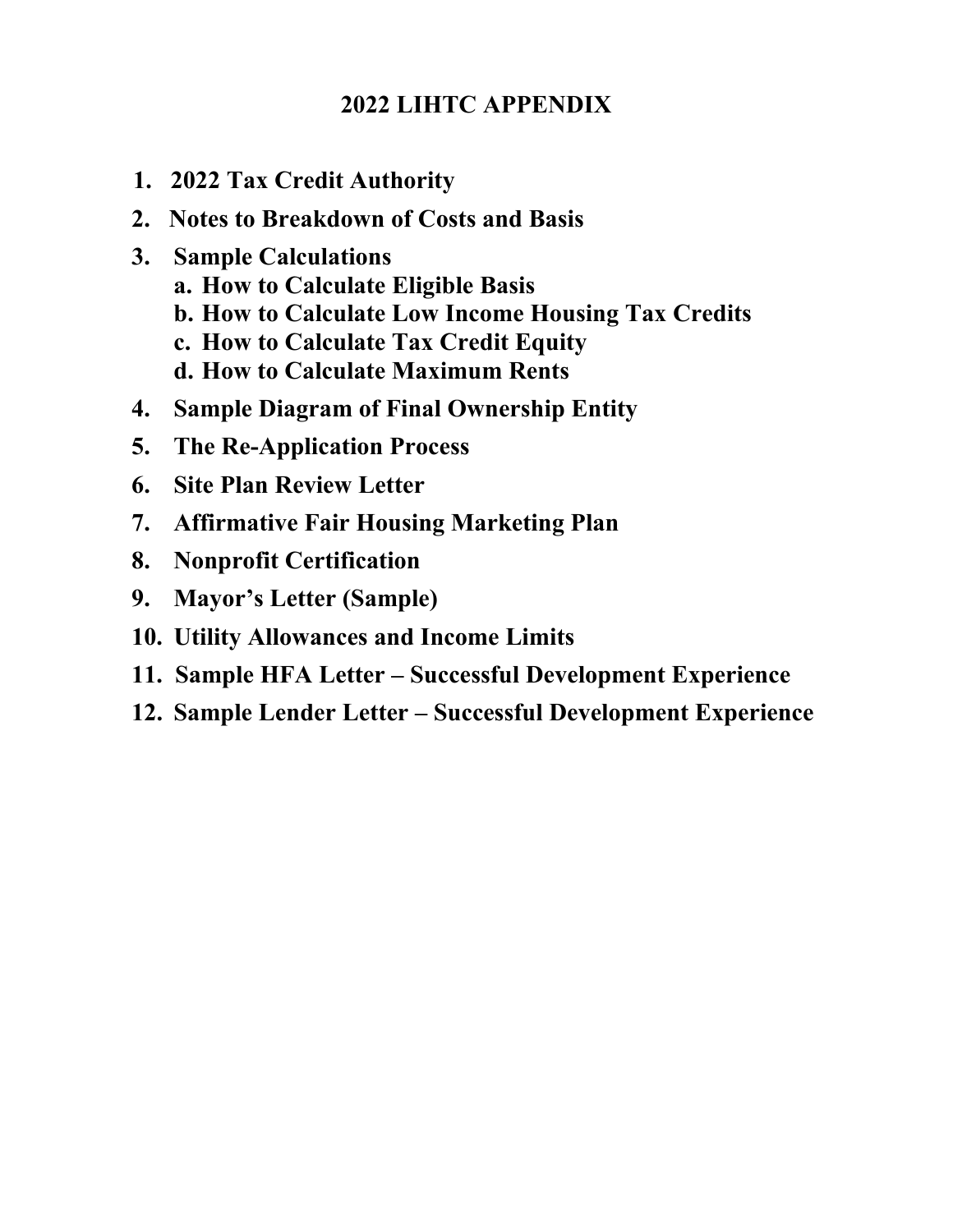## **2022 TAX CREDIT AUTHORITY**

## **BY CYCLE AND SET-ASIDE**

| <b>Family Cycle</b>                                                                                                                                 | 50% of total awards<br>(minimum)         |  |  |
|-----------------------------------------------------------------------------------------------------------------------------------------------------|------------------------------------------|--|--|
| Maximum annual allocation = $$1,750,000$                                                                                                            |                                          |  |  |
| Mixed Income Set-Aside (non-TUM) = 1 project<br>Maximum annual allocation = $$1,750,000$<br>\$30,000 in credits per LIHTC unit                      |                                          |  |  |
| Preservation Set-Aside = 1 project<br>Maximum annual allocation = $$1,250,000$                                                                      |                                          |  |  |
| Mixed Income Reserve in Targeted Urban Municipalities (TUMs)<br>\$30,000 in credits per LIHTC unit<br>Maximum annual allocation = $$2,000,000$      | Approx 40% of the<br><b>Family Cycle</b> |  |  |
| <b>Senior Cycle</b><br>Maximum annual allocation = $$1,400,000$<br>Preservation Set-Aside = $1$ project<br>Maximum annual allocation = $$1,000,000$ | 20% of total awards<br>(minimum)         |  |  |
| <b>Supportive Housing Cycle</b>                                                                                                                     | $12.5%$ of total                         |  |  |

**awards (minimum)** 

Maximum annual allocation = \$1,400,000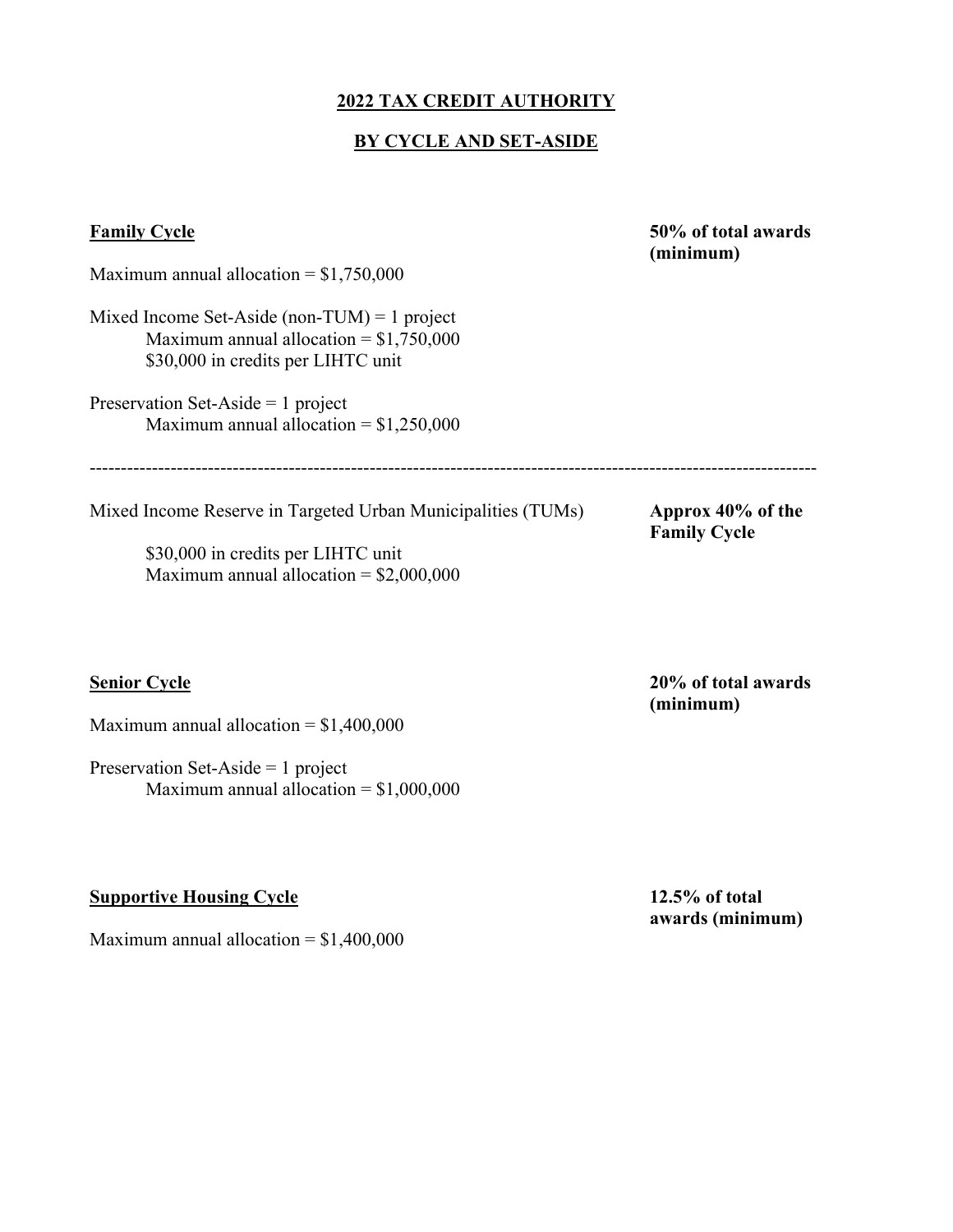## **NOTES TO BREAKDOWN OF COSTS & BASIS**

1. The Breakdown of Costs & Basis must be signed by the following:

| $\triangleright$ At Application<br>and Determination: | Sponsor/General Partner, First Mortgagee, Investor |
|-------------------------------------------------------|----------------------------------------------------|
| $\triangleright$ at Carryover                         | Sponsor/General Partner, First Mortgagee, Investor |
| and PIS:                                              | and Independent CPA                                |

- 2. IRS Technical Advice Memoranda were issued in July, 2000. Although these "TAMS" are not binding, applicants should critically examine the basis eligibility of the following costs:
	- a. Any costs that could be interpreted as land preparation costs
	- b. Impact fees
	- c. Developer fee listed in eligible basis may need to be reduced by the amount relating to:
		- $\triangleright$  Demolition
		- $\triangleright$  Off-site improvements
		- $\triangleright$  Any costs that could interpreted as land preparation
		- $\triangleright$  Impact fees
		- $\triangleright$  Permanent financing fees
		- $\triangleright$  Other ineligible costs
- 3. Certain costs which NJHMFA will not allow in Eligible Basis:

| - Demolition                 | - Off-site improvements    |
|------------------------------|----------------------------|
| - Post-construction interest | - Permanent financing fees |
| - Land                       | - Organizational costs     |
| - Syndication expenses       | - Marketing expenses       |
| - Escrows                    | - Tax Credit Fees          |
| - Bond Cost of Issuance      | - Negative Arbitrage       |
| $\mathbf{D}$ 1 $\mathbf{I}$  |                            |

- Relocation

- Construction loan interest in excess of three percent per annum on unamortized, soft financing (for example, Balanced Housing, FHLB) or in excess of the Applicable Federal Rate as published by the U.S. Department of the Treasury for unamortized Federal loans - Duplicative professional costs (e.g. for HOPE VI applications in which both the public housing authority and the developer retain their own construction managers, architects, engineers, etc.)

- 4. Interest Rates
	- $\triangleright$  While NJHMFA shall not allow construction loan interest in excess of three percent per annum on unamortized, soft financing in eligible basis, it is recommended that the interest rate on "soft" loans should be 0% during construction and 1-3% for permanent loans
	- $\triangleright$  The interest rate on federal loans no longer has to be the Applicable Federal Rate (AFR) in order to qualify for the 9% credit.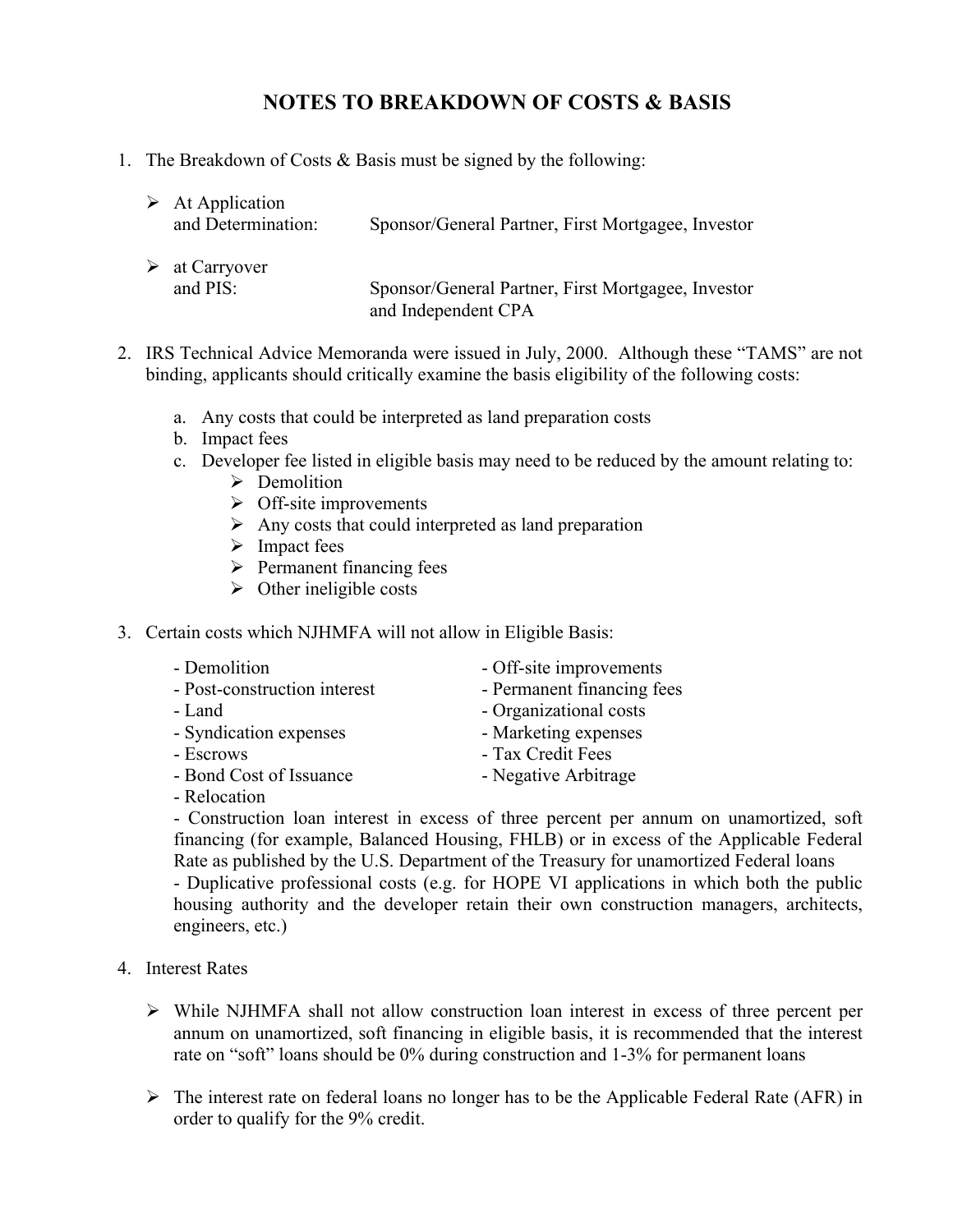- 5. Contingency
	- $\triangleright$  A minimum construction contingency of 5% of construction costs shall be required for new construction projects and 10% for rehabilitation projects. HMFA shall accept a prorated contingency for projects that include both rehab and new construction
- 6. Escrows
	- $\triangleright$  The amount of working capital shall be sufficient to cover operating and debt service costs for the absorption period specified in the application's market study.
	- $\triangleright$  An operating deficit escrow shall be established to cover at least 3 months of stabilized operations. The following information about the reserve shall be provided:
		- o The rationale behind the sizing of the escrow;
		- o The entity requiring the reserve and by whom shall it be held (lender, syndicator, etc.)
		- o How long the reserve will be held and the terms under which it may be released
- 7. Tax Credit Percentage
	- $\triangleright$  The tax credit percentage that applicants must utilize for application purposes shall be **9.00%** for the 70% present value credit and **4.00**% for the 30% present value credit
- 8. Acquisition Costs
	- $\triangleright$  NJHMFA reserves the right to require an independent appraisal which conforms to the Uniform Standards of Professional Appraisal Practice (USPAP) for those projects that have land acquisition costs totaling over \$7,500 per unit. HMFA further reserves the right to request a Capital Needs Assessment.
- 9. Equity Pricing
	- **No equity range will be established for the 2022 9% round. Applicants should underwrite at pricing based upon a commitment from their equity investor. Applications without a firm commitment from an equity investor shall be underwritten at \$.90.**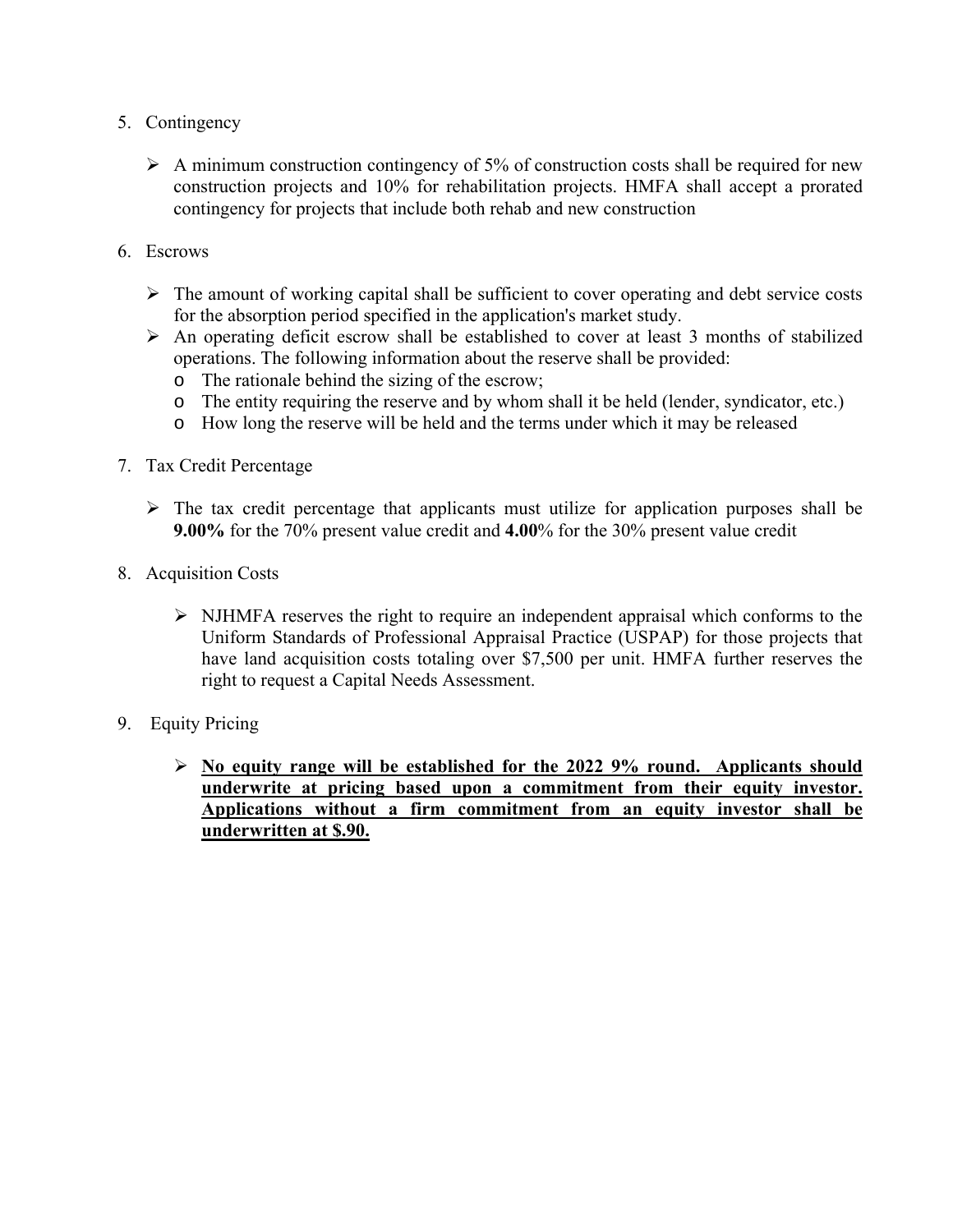# HOW TO CALCULATE ELIGIBLE BASIS for NC/Rehab Credit

# Total Development Cost Acquisition Costs Non-Depreciable Costs Non-Eligible Costs

 $\mathcal{L}_\text{max} = \frac{1}{2} \sum_{i=1}^{n} \frac{1}{2} \sum_{i=1}^{n} \frac{1}{2} \sum_{i=1}^{n} \frac{1}{2} \sum_{i=1}^{n} \frac{1}{2} \sum_{i=1}^{n} \frac{1}{2} \sum_{i=1}^{n} \frac{1}{2} \sum_{i=1}^{n} \frac{1}{2} \sum_{i=1}^{n} \frac{1}{2} \sum_{i=1}^{n} \frac{1}{2} \sum_{i=1}^{n} \frac{1}{2} \sum_{i=1}^{n} \frac{1}{2} \sum_{i=1}^{n} \frac{1$ 

# Eligible Basis

— usually subject to limits

— adjusted by 130% in DDAs & QCTs

Non-Depreciable Costs

- -- Demolition
- -- Off-Site Improvements
- -- Relocation
- -- Negative arbitrage/ Cost of Issuance
- -- Attorney & Accounting Fees pertaining to organizational or tax issues
- -- Land/ title & recording costs
- -- Operating Costs
	- -- Post-PIS construction interest
	- -- Permanent Financing Fees
	- -- Marketing
	- -- Escrows

Non-Eligible Costs

- -- Below Market Federal Loans
- -- Historic Tax Credits
- -- Commercial Space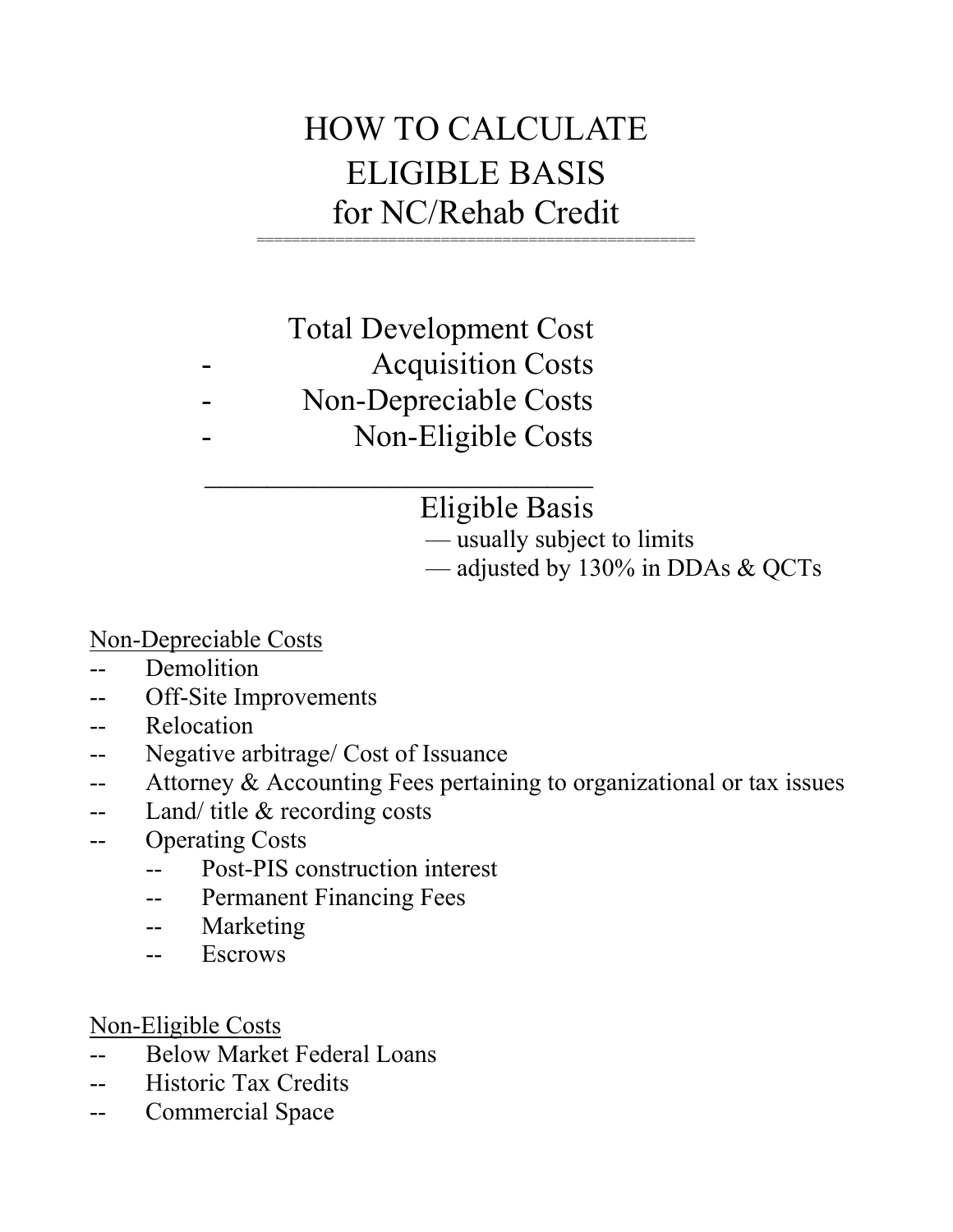# HOW TO CALCULATE LOW INCOME HOUSING TAX CREDITS

# ELIGIBLE BASIS (usually subject to limits) x QCT / DDA ADJUSTMENT x APPLICABLE FRACTION

=====================================

=====================================

# QUALIFIED BASIS x TAX CREDIT PERCENTAGE

## TAX CREDITS BASED ON QUALIFIED BASIS

which is then compared to

## TAX CREDITS BASED ON NEED

#### EXAMPLE #1: Acquisition / Substantial Rehabilitation Project in Hudson County 100% Low Income -- Placed in Service in February 2018

|                                            | Rehab Credits | <b>Acquisition Credits</b> |
|--------------------------------------------|---------------|----------------------------|
| Eligible Basis                             | \$1,068,376   | \$151,976                  |
| DDA Adjustment<br>$\mathbf{x}$             | 130%          | N/A                        |
| <b>Applicable Fraction</b><br>$\mathbf{x}$ | $100\%$       | $100\%$                    |
| <b>Oualified Basis</b>                     | \$1,388,889   | \$151,976                  |
| Tax Credit Percentage<br>$\mathbf{x}$      | 9%            | $3.27\%$                   |
| Tax Credits based on Qualified Basis       | \$125,000     | \$ 4.969                   |

EXAMPLE #2: Tax-Exempt Bond Financed New Construction Project in Bergen County 80% Market and 20% Low Income -- Applying in February 2018

|              |                                      | New Construction Credits |
|--------------|--------------------------------------|--------------------------|
|              | Eligible Basis                       | \$1,671,733              |
| $\mathbf{x}$ | QCT/DDA Adjustment                   | N/A                      |
| $\mathbf{x}$ | Applicable Fraction                  | 20%                      |
|              | <b>Qualified Basis</b>               | \$ 334,347               |
| $\mathbf{x}$ | Tax Credit Percentage                | 3.27%                    |
|              | Tax Credits based on Qualified Basis | \$10.900                 |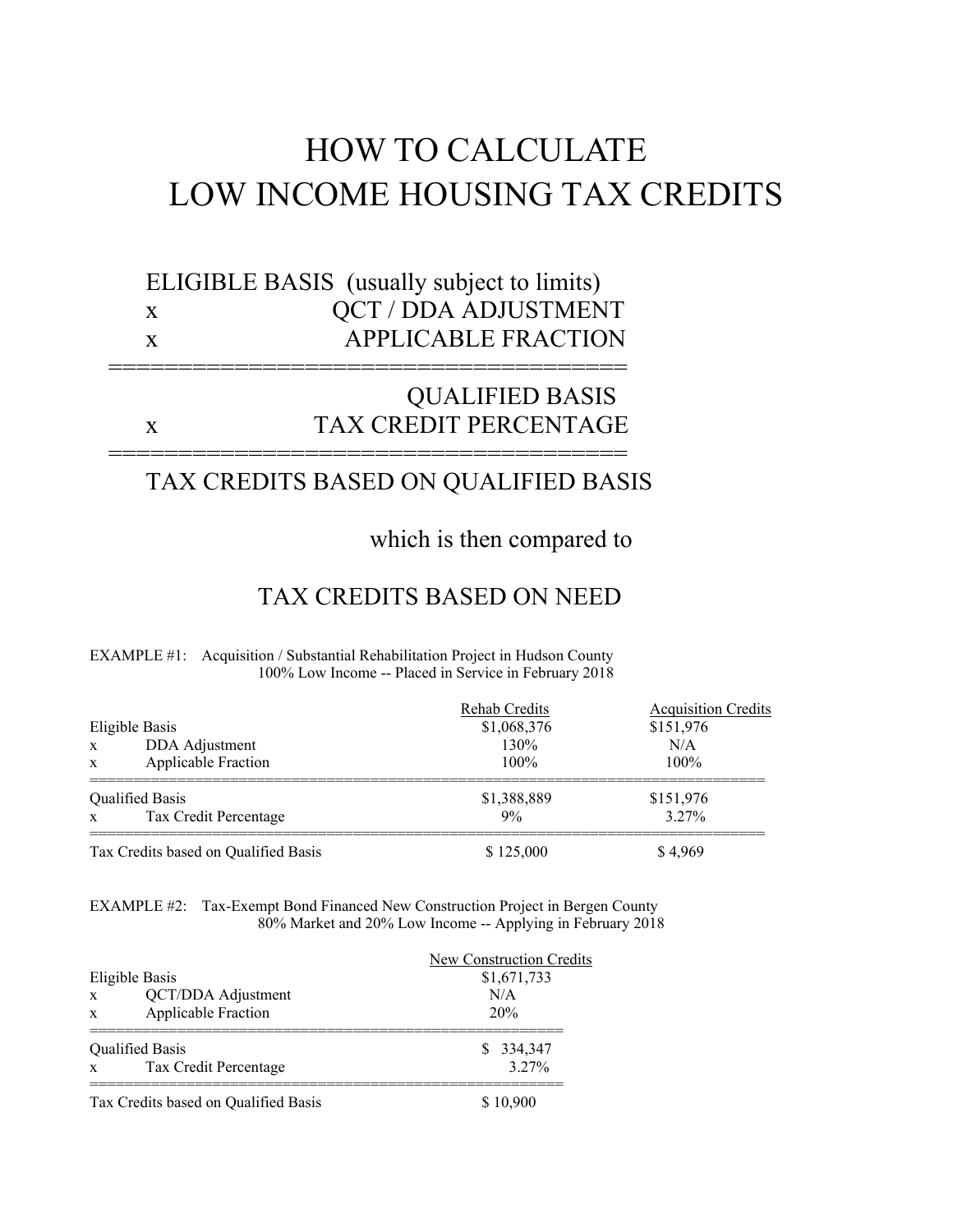# HOW TO CALCULATE EQUITY GENERATED BY LOW INCOME HOUSING TAX CREDITS

## TAX CREDITS BASED ON QUALIFIED BASIS

## which is then compared to

## TAX CREDITS BASED ON NEED

|   | TAKE THE LOWER VALUE       |
|---|----------------------------|
| X | <b>INVESTOR PERCENTAGE</b> |
| X | <b>TAX CREDIT PRICING</b>  |
| X | 10 YEARS                   |
|   |                            |

==============================

## TAX CREDIT EQUITY

#### EXAMPLE #1: Acquisition / Substantial Rehabilitation Project in Hudson County 100% Low Income -- Placed in Service in February 2018

| VS. | Tax Credits Based on Qualified Basis<br>Tax Credits Based on Need | \$130,000<br>\$127,000   |
|-----|-------------------------------------------------------------------|--------------------------|
|     | Lower Value from Above                                            | \$127,000                |
| X   | Investor Percentage                                               | 99.99%                   |
| X   | Tax Credit Pricing                                                | 92 cents / Tax Credit \$ |
| X   | 10 Years                                                          |                          |

EXAMPLE #2: Tax-Exempt Bond Financed New Construction Project in Bergen County 80% Market and 20% Low Income -- Applying in February 2018

| VS.          | Tax Credits Based on Qualified Basis<br>Tax Credits Based on Need | \$11,000<br>\$11,000     |
|--------------|-------------------------------------------------------------------|--------------------------|
|              | Lower Value from Above                                            | \$11,000                 |
| $\mathbf{X}$ | <b>Investor Percentage</b>                                        | 99 99%                   |
| X            | Tax Credit Pricing                                                | 92 cents / Tax Credit \$ |
| X            | 10 Years                                                          |                          |

Tax Credit Equity \$101,190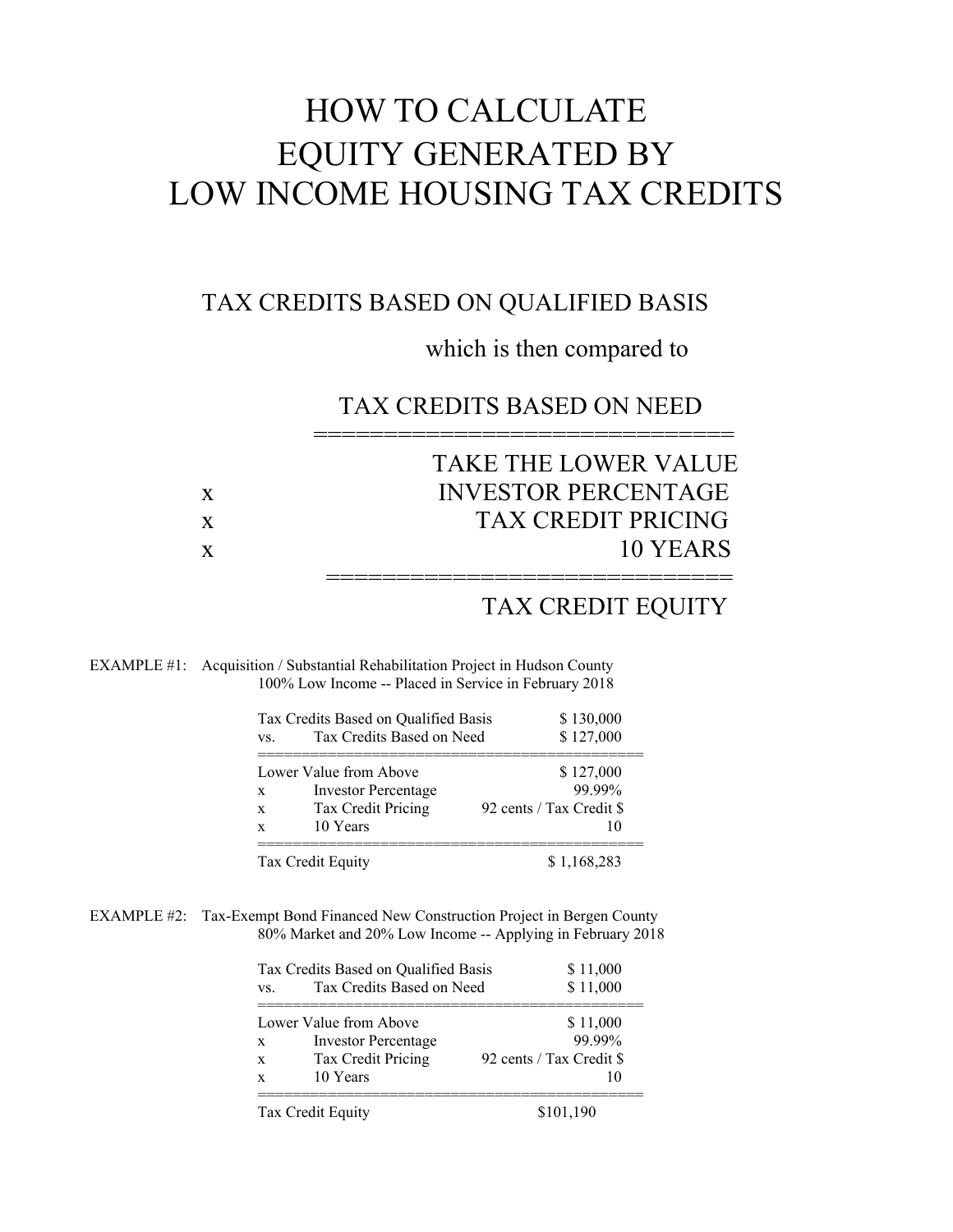# HOW TO CALCULATE MAXIMUM RENTS

| For the $20-50$ test: | <b>MAXIMUM Gross Rent =</b> | 50% County Income Limit Adjusted for Family Size x .3<br>12 |
|-----------------------|-----------------------------|-------------------------------------------------------------|
|                       | <b>MAXIMUM Net Rent =</b>   | MAXIMUM Gross Rent - Utility Allowance                      |
| For the $40-60$ test: | <b>MAXIMUM Gross Rent =</b> | 60% County Income Limit Adjusted for Family Size x .3<br>12 |
|                       | <b>MAXIMUM Net Rent =</b>   | MAXIMUM Gross Rent - Utility Allowance                      |

## EXAMPLE:

|                 | Calculate the MAXIMUM Net Rent that can be charged for a 1 BR apartment in a<br>high-rise building in Atlantic City under the 40-60 test, where the tenant is paying<br>heating (natural gas), cooking (natural gas) and electric lighting bills. |                                                                                                                                                                                                                                            |                      |  |  |  |
|-----------------|---------------------------------------------------------------------------------------------------------------------------------------------------------------------------------------------------------------------------------------------------|--------------------------------------------------------------------------------------------------------------------------------------------------------------------------------------------------------------------------------------------|----------------------|--|--|--|
|                 |                                                                                                                                                                                                                                                   | 1) Find appropriate county income limit based on family size using the "New Jersey<br>Income Limits" chart supplied. Assume a 1.5 person income for each<br>bedroom. (For example, a 1BR = 1.5 person income, 2BR = 3 person income, etc.) |                      |  |  |  |
|                 |                                                                                                                                                                                                                                                   | In Atlantic County, the 60% County Income Limit for 1.5 Persons is:                                                                                                                                                                        |                      |  |  |  |
|                 |                                                                                                                                                                                                                                                   | \$28,980                                                                                                                                                                                                                                   |                      |  |  |  |
|                 |                                                                                                                                                                                                                                                   | 3) Use the above formula to calculate the MAXIMUM Gross Rent under the 40-60 test:<br>60% County Income Limit Adjusted for Family Size x .3                                                                                                | $(28,980 \times .3)$ |  |  |  |
|                 |                                                                                                                                                                                                                                                   | 12<br>\$724.50 MAXIMUM Gross Rent                                                                                                                                                                                                          | 12                   |  |  |  |
| chart provided: |                                                                                                                                                                                                                                                   | 4) Calculate Utility Allowance using "Allowances for Tenant-Furnished Utilities and Services"                                                                                                                                              |                      |  |  |  |
| S<br>S<br>S     |                                                                                                                                                                                                                                                   | 28.00 Allowance for Natural Gas Heating for 1 BR in a high-rise<br>15.00 Allowance for Natural Gas Cooking for 1 BR<br>28.00 Allowance for Electric Lighting, Refrigeration, etc. for 1 BR                                                 |                      |  |  |  |
| \$              |                                                                                                                                                                                                                                                   | 71.00 Utility Allowance                                                                                                                                                                                                                    |                      |  |  |  |
|                 |                                                                                                                                                                                                                                                   | 5) To obtain MAXIMUM Net Rent, subtract Utility Allowance from MAXIMUM Gross Rent:                                                                                                                                                         |                      |  |  |  |
| LESS<br>s       |                                                                                                                                                                                                                                                   | 724.50 MAXIMUM Gross Rent<br>71.00 Utility Allowance                                                                                                                                                                                       |                      |  |  |  |
| s               |                                                                                                                                                                                                                                                   | 653.50 MAXIMUM Net Rent                                                                                                                                                                                                                    |                      |  |  |  |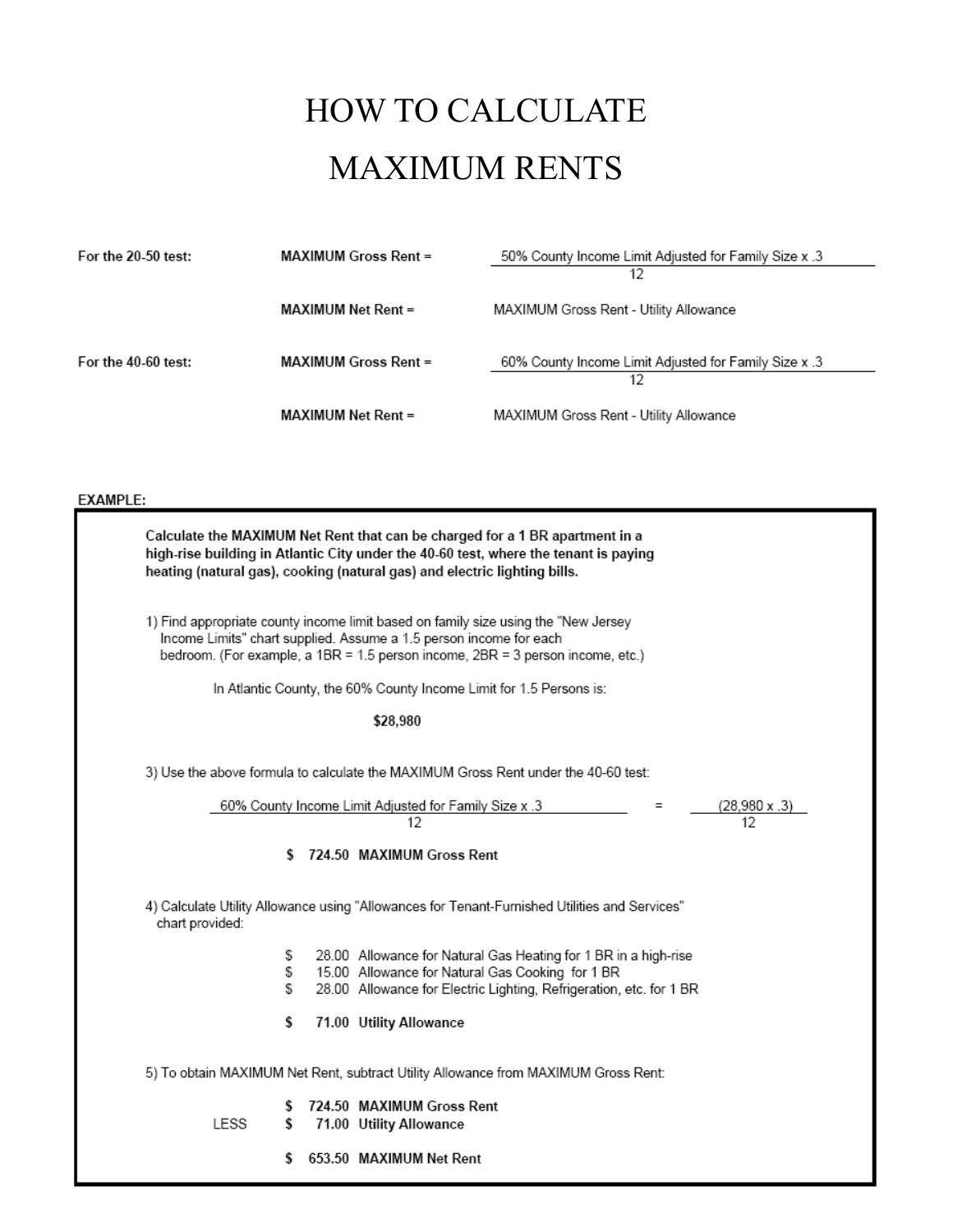#### SAMPLE STRUCTURES OF FINAL OWNERSHIP ENTITY

Indicate, in a diagram similar to below, the anticipated organizational structure of the project's final ownership entity.



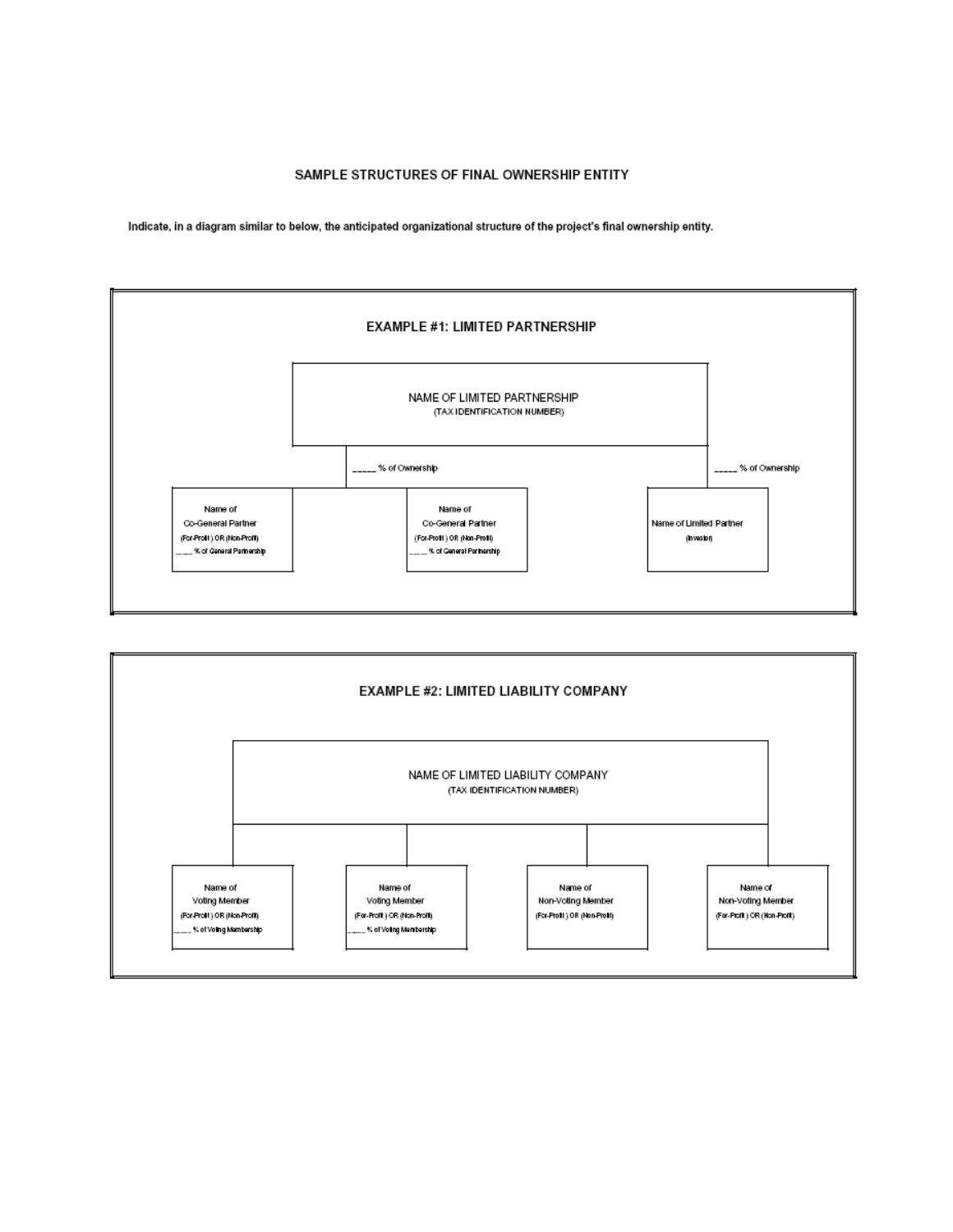## **THE RE-APPLICATION PROCESS**

### **I. For Re-Applicants with No Prior Reservation:**

- A. Applicants of projects that were admitted to a prior cycle during the current calendar year, but did not receive a reservation of credits, do not have to submit an entire new application but are responsible for updating NJHMFA with regard to any and all changes to the project plan. The following documentation must be included in this section:
	- 1. Re-Application Fee
	- 2. Sponsor Certification for Re-Application
	- 3. Points Worksheet
	- 4. If the original market study was performed more than 6 months prior to the reapplication date, an updated market analysis/appraisal.

### **II. For Re-Applicants with An Existing Reservation or Allocation:**

- A. Hardship Requests from the Reserve (under \$100,000): Projects that are seeking HARDSHIP requests for additional credits must update NJHMFA with regard to *any and all* changes to the original project plan and include the following documentation:
	- 1. Re-Application Fee;
	- 2. Sponsor Certification for Re-Application;
	- 3. Rent qualification chart, income and expense statements, 15-year cash flow proforma all reflecting current projections and two forms of data supporting the operating expenses stated in the 15-year proforma (i.e. database information, audited financial statements for comparable projects, IREM statistics, etc.). The proforma shall be signed by the first mortgagee (or syndicator/investor if there is no hard debt) exclusively reflecting the following language verbatim: "We acknowledge that this proforma substantially matches the assumptions used in our underwriting of the mortgage (equity investment)."
	- 4. Explanation of the Hardship plus supporting documentation.
	- 5. Evidence that at least 50% of the developer fee is deferred, and that applicant has attempted to increase funding from every other source (except State Balanced Housing or Home Express from the Department of Community Affairs) before applying to the Reserve for additional credits;
	- 6. Letter from Investor addressing the pricing to be paid for the additional credits

NOTE: The deadline for application to the Reserve for hardship requests is May 15.

- B. For Requests for Additional Credits from a Competitive Cycle:
	- 1. Submit a complete application (see definition of "complete application" in QAP); and
	- 2. Submit the requirements described at Section II.A.4 through II.A.6 above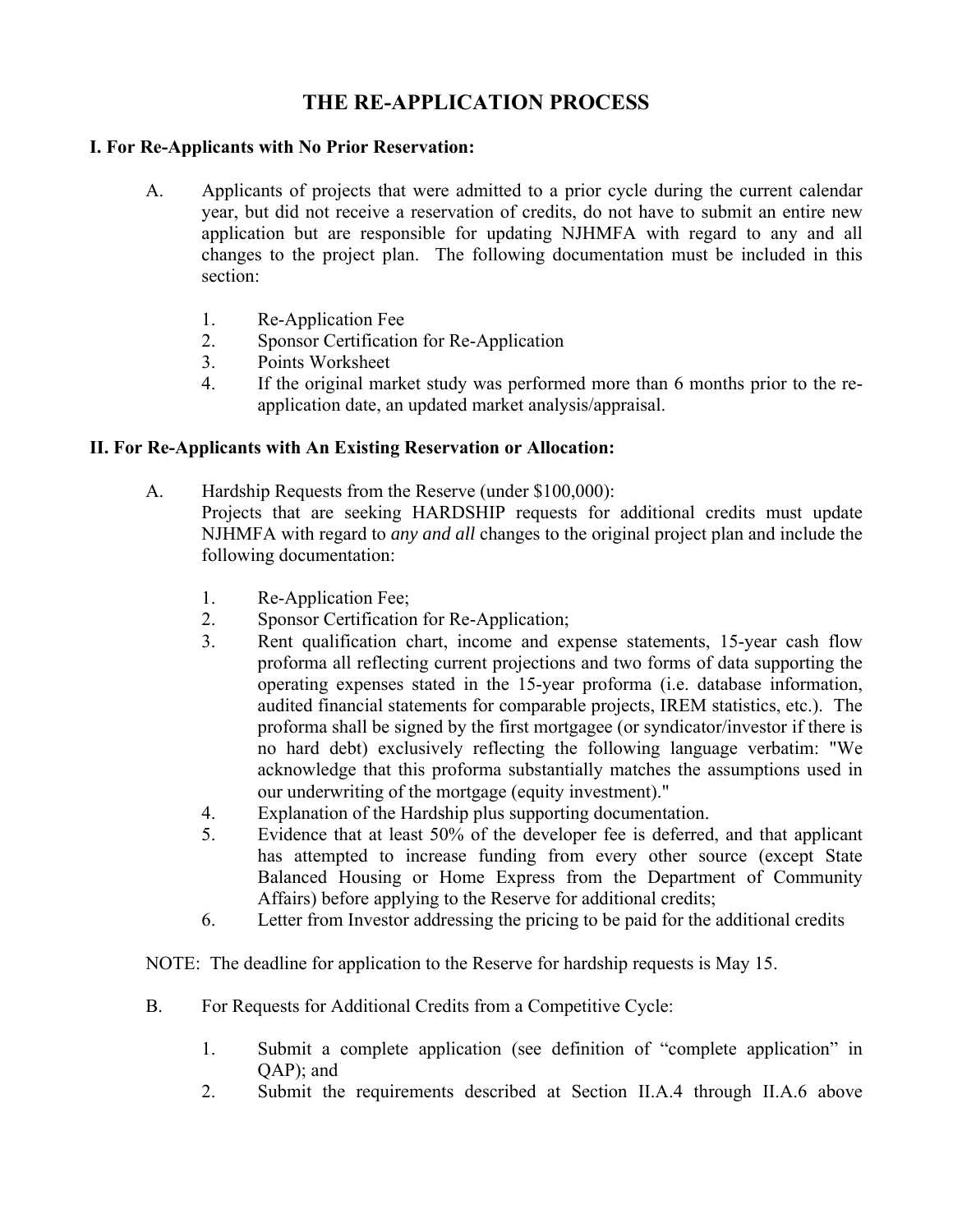### **SITE PLAN REVIEW LETTER**

#### (LETTERHEAD OF MUNICIPALITY)

Date (By Cycle Deadline)

Director of Tax Credit Services New Jersey Housing and Mortgage Finance Agency P.O. Box 18550 637 South Clinton Avenue Trenton NJ 08650-2085

> Re: Name of Rehabilitation Project Street Address  $Lot(s)$ ,  $Block(s)$ Name of Sponsor

Dear Director:

I am the official for the city of \_\_\_\_\_\_\_\_\_\_ authorized to attest for planning and/or zoning actions. I have reviewed the proposal for rehabilitation of the subject property as described in the sponsor's low income housing tax credit application to NJHMFA and have determined that the aforementioned sites that are part of the proposed rehabilitation do not require site plan approval because of the following reason(s):

(please check all that apply):

- $\Box$  The rehabilitation of the following lots will result in no new construction in excess of 1,000 square feet of floor area: (list all lot and block numbers that apply).
- $\Box$  The multifamily use is a pre-existing non-conforming use.

 $\mathcal{L}_\text{max} = \mathcal{L}_\text{max} = \mathcal{L}_\text{max} = \mathcal{L}_\text{max} = \mathcal{L}_\text{max} = \mathcal{L}_\text{max} = \mathcal{L}_\text{max} = \mathcal{L}_\text{max} = \mathcal{L}_\text{max} = \mathcal{L}_\text{max} = \mathcal{L}_\text{max} = \mathcal{L}_\text{max} = \mathcal{L}_\text{max} = \mathcal{L}_\text{max} = \mathcal{L}_\text{max} = \mathcal{L}_\text{max} = \mathcal{L}_\text{max} = \mathcal{L}_\text{max} = \mathcal{$ 

- $\Box$  No additional residential units will be created on the following lots: (list all lot and block numbers that apply).
- $\Box$  Other (please explain):

My determination is based upon my thorough review of all the necessary documents normally required to be submitted by a sponsor in connection with this municipality's site plan review. If you have any questions with regard to this letter, I may be reached at  $( )$  -  $.$ 

 $\mathcal{L}_\mathcal{L} = \mathcal{L}_\mathcal{L} = \mathcal{L}_\mathcal{L} = \mathcal{L}_\mathcal{L} = \mathcal{L}_\mathcal{L} = \mathcal{L}_\mathcal{L} = \mathcal{L}_\mathcal{L} = \mathcal{L}_\mathcal{L} = \mathcal{L}_\mathcal{L} = \mathcal{L}_\mathcal{L} = \mathcal{L}_\mathcal{L} = \mathcal{L}_\mathcal{L} = \mathcal{L}_\mathcal{L} = \mathcal{L}_\mathcal{L} = \mathcal{L}_\mathcal{L} = \mathcal{L}_\mathcal{L} = \mathcal{L}_\mathcal{L}$ 

Sincerely,

 Authorized Municipal Official (e.g. Zoning Officer)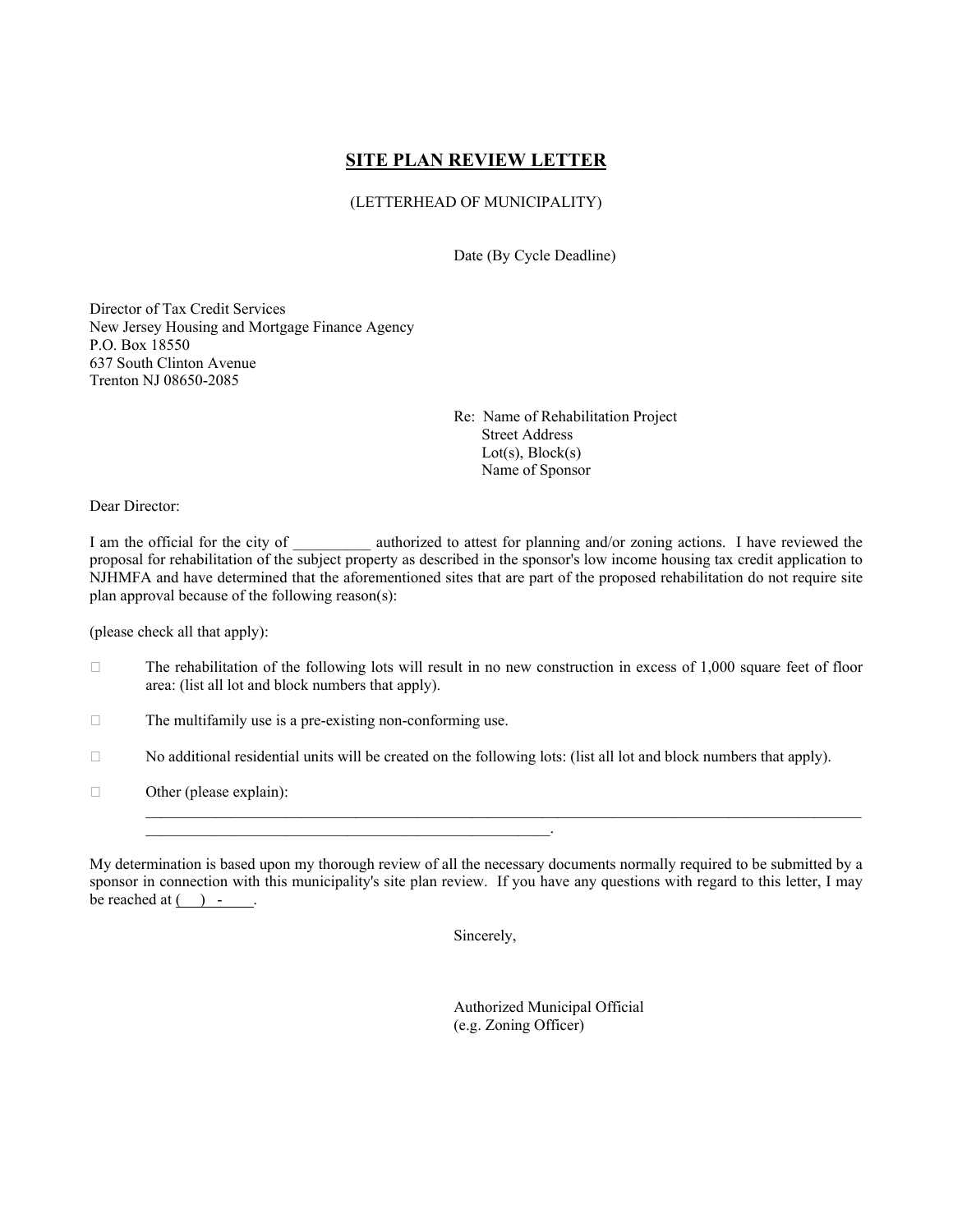## **NEW JERSEY HOUSING & MORTGAGE FINANCE AGENCY** AFFIRMATIVE FAIR HOUSING MARKETING PLAN

#### I. APPLICANT AND PROJECT INFORMATION

| 1a. Applicant's Name, Address (including City, State and zip code) & phone number                                                                                                                                                                                                                                                                                                                                                                                                                                               |                      |                                                  | 1b. Project's Name, Location: (including City, State and zip code) |  |
|---------------------------------------------------------------------------------------------------------------------------------------------------------------------------------------------------------------------------------------------------------------------------------------------------------------------------------------------------------------------------------------------------------------------------------------------------------------------------------------------------------------------------------|----------------------|--------------------------------------------------|--------------------------------------------------------------------|--|
| 1c. Project/Application Number                                                                                                                                                                                                                                                                                                                                                                                                                                                                                                  | 1d. Number of Units  |                                                  | 1e. Price or Rental Range                                          |  |
|                                                                                                                                                                                                                                                                                                                                                                                                                                                                                                                                 |                      |                                                  | From \$                                                            |  |
|                                                                                                                                                                                                                                                                                                                                                                                                                                                                                                                                 |                      |                                                  | To \$                                                              |  |
| 1f. For Multifamily Housing Only                                                                                                                                                                                                                                                                                                                                                                                                                                                                                                |                      | 1g. Approximate Starting Dates:                  |                                                                    |  |
| $\Box$ Non-Elderly<br>$\Box$ Elderly                                                                                                                                                                                                                                                                                                                                                                                                                                                                                            | $\Box$ Special Needs | Advertising:                                     |                                                                    |  |
|                                                                                                                                                                                                                                                                                                                                                                                                                                                                                                                                 |                      | Occupancy:                                       |                                                                    |  |
| 1h. County:                                                                                                                                                                                                                                                                                                                                                                                                                                                                                                                     |                      | 1i. Census Tract:                                |                                                                    |  |
| 1j. Managing/Sales Agent's Name & Address: (including city, State and zip code)                                                                                                                                                                                                                                                                                                                                                                                                                                                 |                      |                                                  |                                                                    |  |
|                                                                                                                                                                                                                                                                                                                                                                                                                                                                                                                                 |                      |                                                  |                                                                    |  |
|                                                                                                                                                                                                                                                                                                                                                                                                                                                                                                                                 |                      |                                                  |                                                                    |  |
|                                                                                                                                                                                                                                                                                                                                                                                                                                                                                                                                 | <b>II. MARKETING</b> |                                                  |                                                                    |  |
| 2a. Direction of Marketing Activity: (indicate which group(s) in the housing market area are least likely to apply for the housing because of its location and other factors<br>without special outreach efforts)                                                                                                                                                                                                                                                                                                               |                      |                                                  |                                                                    |  |
| $\Box$ Black (non-Hispanic)<br>$\Box$ White (non-Hispanic)                                                                                                                                                                                                                                                                                                                                                                                                                                                                      | $\Box$ Hispanic      | American Indian or Alaskan Native                | Asian or Pacific Islander                                          |  |
| $\Box$ Persons with Disabilities<br>$\Box$ Other (specify specific special needs groups and number in deed restriction Specify                                                                                                                                                                                                                                                                                                                                                                                                  |                      |                                                  |                                                                    |  |
| 2b. Type of Affirmative Marketing Plan: (mark only one)                                                                                                                                                                                                                                                                                                                                                                                                                                                                         |                      |                                                  |                                                                    |  |
| $\Box$ Project Plan<br>Minority Area<br>□ Annual Plan (for single-family scattered site units) Note: A separate Annual Plan must be developed for each type of census tract in which the housing is to be built.                                                                                                                                                                                                                                                                                                                |                      | $\Box$ White (non-minority) Area                 | □ Mixed Area (with _____% minority residents)                      |  |
| 2c. Marketing Program: Commercial Media: (Check the type of media to be used to advertise the availability of this housing)<br>Radio<br>$\Box$ Newspapers/Publications<br>Ш                                                                                                                                                                                                                                                                                                                                                     | $\Box$ TV            |                                                  | Billboards<br>Other (specify)                                      |  |
| Name of Newspaper, Radio or TV Station                                                                                                                                                                                                                                                                                                                                                                                                                                                                                          |                      | Racial/Ethnic Identification of Readers/Audience | Size/Duration of Advertising                                       |  |
| Housing Resource Center<br>(Not applicable to special need units)                                                                                                                                                                                                                                                                                                                                                                                                                                                               | All                  |                                                  | Until fully rented                                                 |  |
|                                                                                                                                                                                                                                                                                                                                                                                                                                                                                                                                 |                      |                                                  |                                                                    |  |
|                                                                                                                                                                                                                                                                                                                                                                                                                                                                                                                                 |                      |                                                  |                                                                    |  |
|                                                                                                                                                                                                                                                                                                                                                                                                                                                                                                                                 |                      |                                                  |                                                                    |  |
| 2d. Marketing Program: Brochures, Signs, and HUD's Fair Housing Poster:<br>$\Box$ No<br>(1) Will brochures, letters, or handouts be used to advertise? $\Box$ Yes<br>(2) For project site sign, indicate sign size<br>$\mathbf{x}$<br>; Logotype size<br>$\mathbf X$<br>(3) HUD's Fair Housing Poster must be conspicuously displayed wherever sales/rentals and showings take place. Fair Housing Posters will be displayed in the<br>Sales/Rental Office<br>Real Estate Office<br>$\Box$ Model Unit<br>$\Box$ Other (specify) |                      |                                                  |                                                                    |  |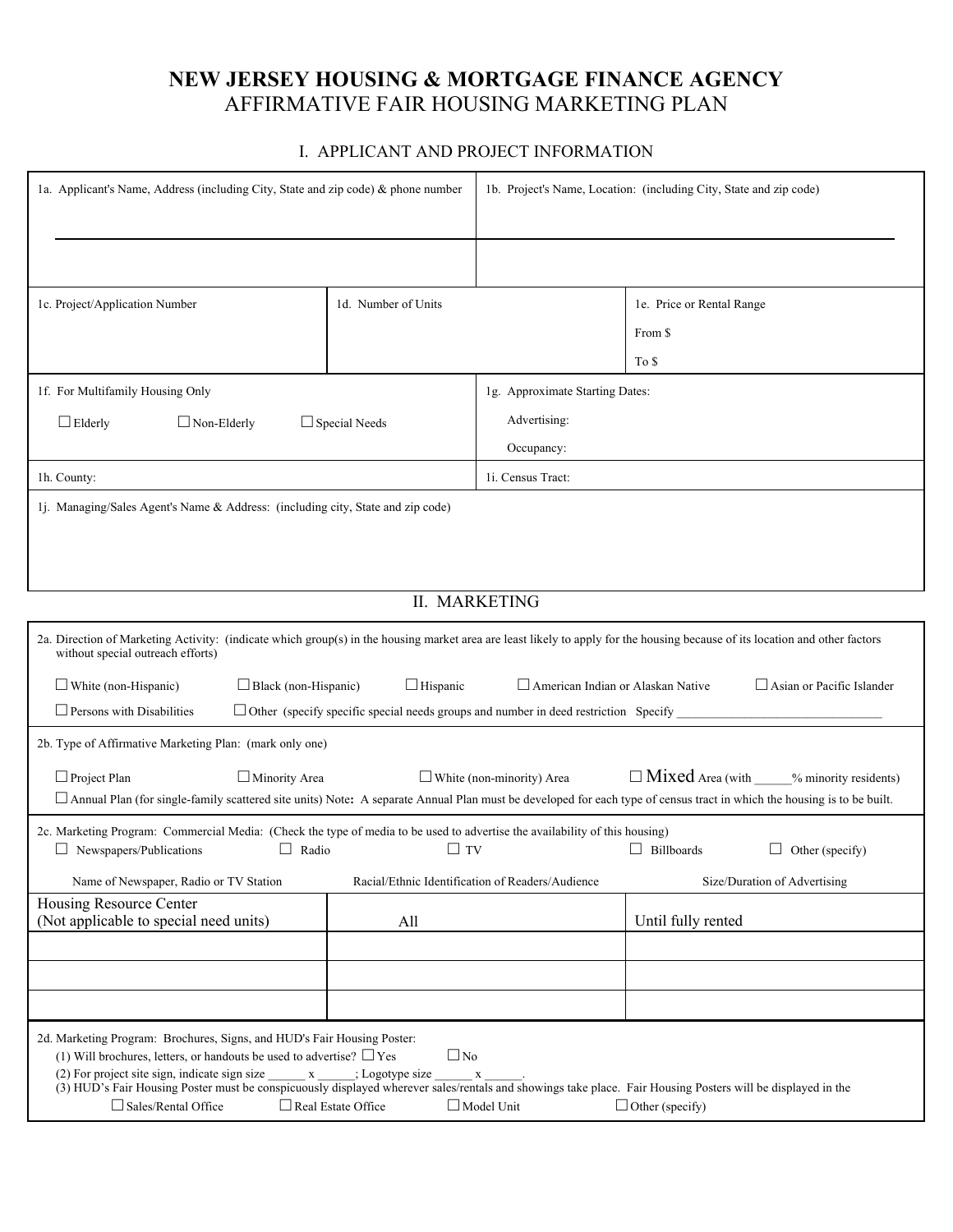| 2e. Future Marketing Activities (Rental Units Only) Mark the box(s) that best describe marketing activities to fill vacancies as they occur after the project has been initially<br>occupied.                                                                                                                                                              |                                  |                                |                                                                                                                |                   |
|------------------------------------------------------------------------------------------------------------------------------------------------------------------------------------------------------------------------------------------------------------------------------------------------------------------------------------------------------------|----------------------------------|--------------------------------|----------------------------------------------------------------------------------------------------------------|-------------------|
| $\Box$ Newspapers/Publications<br>$\sqcap$ Radio                                                                                                                                                                                                                                                                                                           | $\sqcap TV$                      |                                | $\Box$ Brochures/Leaflets/handouts                                                                             | $\Box$ Site Signs |
| $\Box$ Housing Resource Center Website<br>$\Box$ Community Contacts                                                                                                                                                                                                                                                                                        |                                  | $\Box$ Other (specify)         |                                                                                                                |                   |
|                                                                                                                                                                                                                                                                                                                                                            |                                  | <b>III. COMMUNITY CONTACTS</b> |                                                                                                                |                   |
| 3. To further inform the group(s) least likely to apply about the availability of the housing, the applicant agrees to establish and maintain contact with the groups/organizations<br>listed below that are located in the housing market area or SMSA. If more space is needed, attach an additional sheet. Notify HUD-FHEO of any changes in this list. |                                  |                                |                                                                                                                |                   |
| Name of Group/Organization:                                                                                                                                                                                                                                                                                                                                | Racial/Ethnic<br>Identification: | Approximate Date:              | Person Contacted or to be Contacted:                                                                           |                   |
|                                                                                                                                                                                                                                                                                                                                                            |                                  |                                |                                                                                                                |                   |
|                                                                                                                                                                                                                                                                                                                                                            |                                  |                                |                                                                                                                |                   |
|                                                                                                                                                                                                                                                                                                                                                            |                                  |                                |                                                                                                                |                   |
|                                                                                                                                                                                                                                                                                                                                                            |                                  |                                |                                                                                                                |                   |
| Address & Phone Number:                                                                                                                                                                                                                                                                                                                                    | Method of contact:               |                                | Indicate the specific function the Group/Organization<br>will undertake in implementing the marketing program: |                   |
|                                                                                                                                                                                                                                                                                                                                                            |                                  |                                |                                                                                                                |                   |
|                                                                                                                                                                                                                                                                                                                                                            |                                  |                                |                                                                                                                |                   |
|                                                                                                                                                                                                                                                                                                                                                            |                                  |                                |                                                                                                                |                   |

Additional considerations: Attach additional sheets as needed:

### V. CERTIFICATIONS AND ENDORSEMENTS

IV. STAFF EXPERIENCE

 I hereby certify that the above information is true and correct to the best of my knowledge. I understand that knowingly falsifying the information contained herein may affect NJHMFA financial assistance for this project.

 After consultation with NJHMFA, the applicant's signature affirms that changes necessary to ensure continued compliance with the affirmative fair housing marketing requirement will be made.

Name (Type or Print) Name of Municipality or Housing Sponsor

Signature of Person Submitting Plan (Contact Person)

\_\_\_\_\_\_\_\_\_\_\_\_\_\_\_\_\_\_\_\_\_\_\_\_\_\_\_\_\_\_\_\_\_\_\_\_\_\_\_\_\_

4. Staff has experience.  $\Box$  Yes  $\Box$  No

 $\Box$  Date

 $\mathcal{L}_\text{max}$ Title

Affirm.pln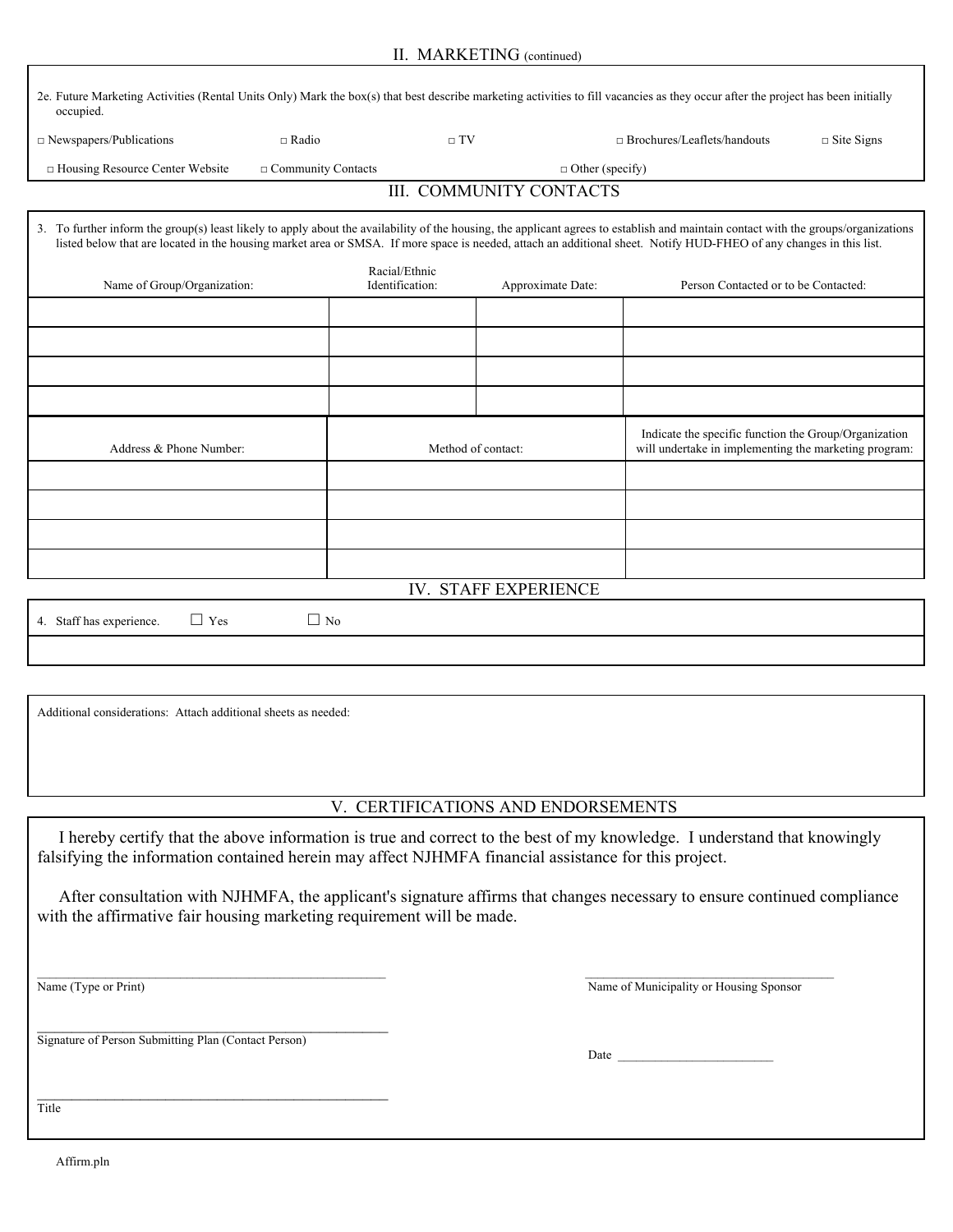Approved by:

New Jersey Housing and Mortgage Finance Agency

Revised – 12-08-10 (rj)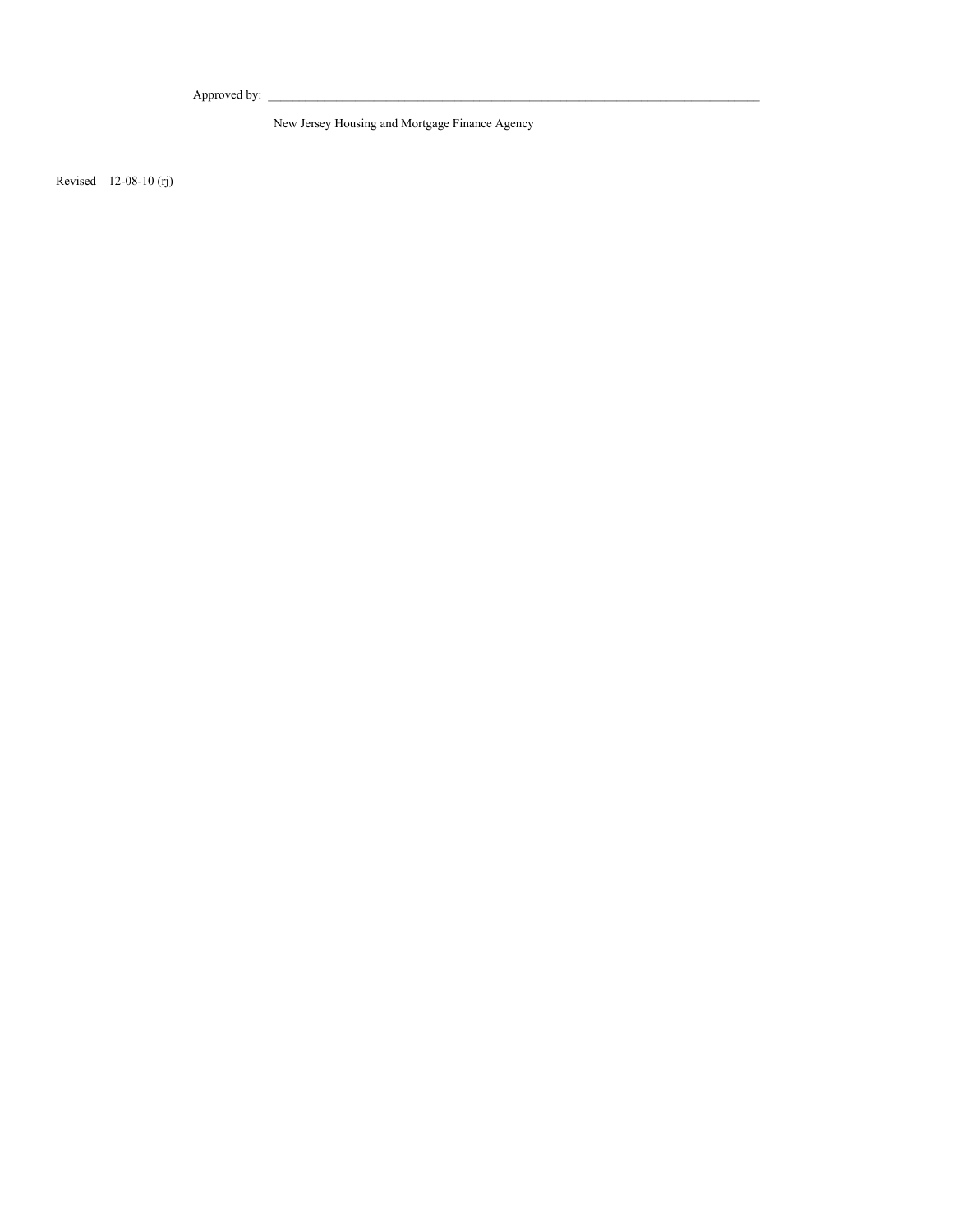## **NONPROFIT CERTIFICATION**

State of SS.

County of

|     | The undersigned, as the duly authorized representative of |  |  |  |     |         |                                                             |    |
|-----|-----------------------------------------------------------|--|--|--|-----|---------|-------------------------------------------------------------|----|
|     |                                                           |  |  |  | the | general | partner                                                     | of |
|     |                                                           |  |  |  |     |         | , is applying for Low Income Housing                        |    |
| Tax | Credits                                                   |  |  |  |     |         | as a qualified nonprofit organization for the project known | as |
|     |                                                           |  |  |  |     |         |                                                             |    |

The undersigned acknowledges that in order to qualify for the New Jersey Housing and Mortgage Finance Agency's nonprofit set-aside, the general partner must meet the definition of a qualified non-profit organization under Section 42(h)(5) of the Internal Revenue Code and the 2011 Qualified Allocation Plan. Furthermore, by checking all three boxes and signing below, the undersigned hereby acknowledges that said organization meets the following three-part definition:

- $\Box$  (i) Such organization is described in paragraph (3) or (4) of Section 501(c) and is exempt from tax under Section 501(a) (attach IRS letter or advance ruling).
- $\Box$  (ii) such organization is not affiliated with or controlled by a for-profit organization;

AND

 $\Box$  (iii) one of the exempt purposes of such organization includes the fostering of lowincome housing (attach by-laws or articles of incorporation).

Page 1 of 2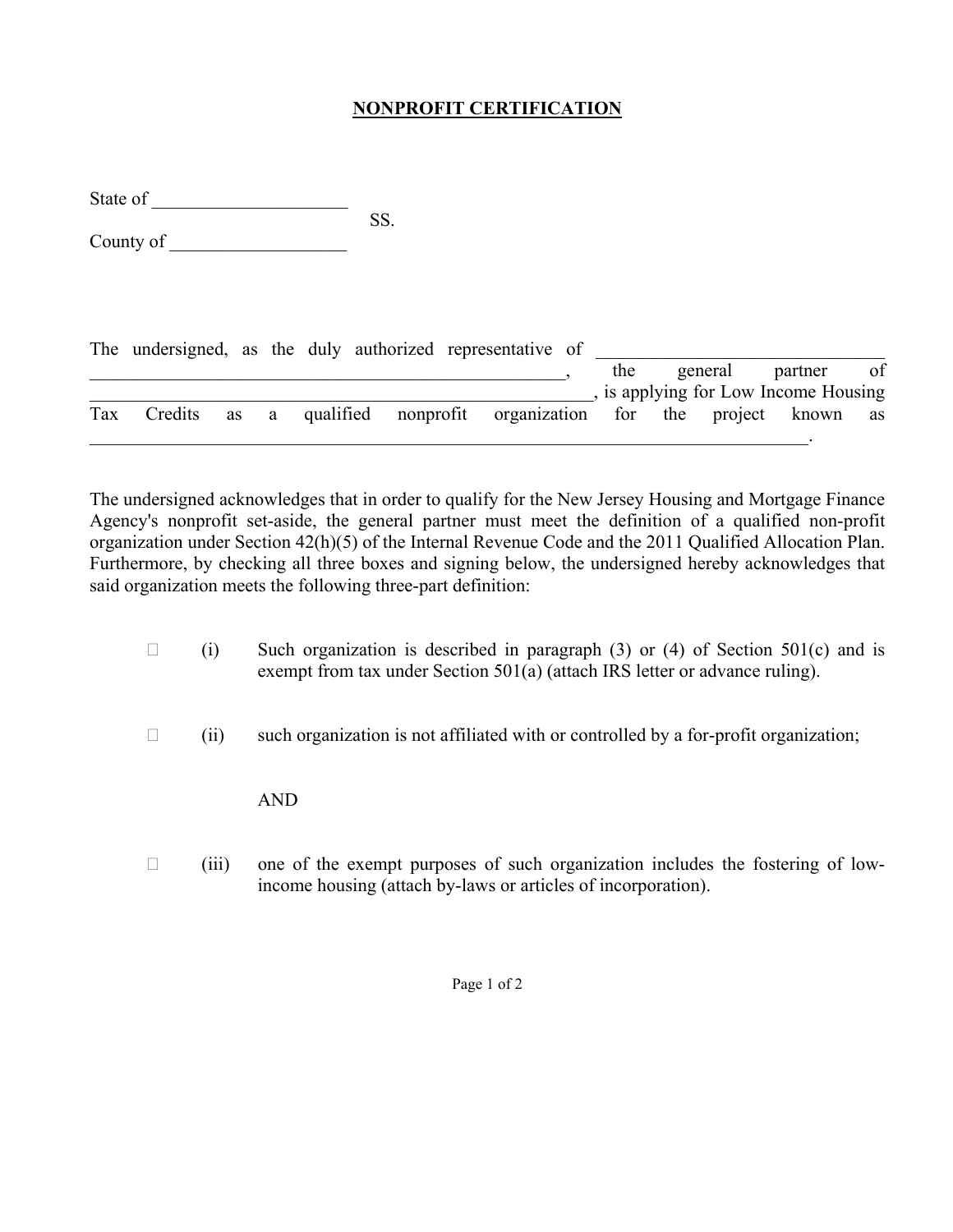#### CERTIFICATION

 I, \_\_\_\_\_\_\_\_\_\_\_\_\_\_\_\_\_\_\_\_\_\_\_\_\_\_\_\_\_\_\_\_\_\_\_\_\_\_\_\_\_\_\_\_, hereby represent and state that the foregoing information, and all information submitted for the purpose of applying for Low-Income Housing Tax Credits, is true and complete. I acknowledge that the New Jersey Housing and Mortgage Finance Agency is relying on said information and thereby acknowledge that the undersigned entity is under a continuing obligation, from the date of this Certification through the completion of the Project, to notify NJHMFA in writing of any changes to the information contained in this certification and in the application. Under penalty of perjury, I acknowledge that I am aware that it is a criminal offense to make a false statement or misrepresentation in this certification, and if I do so, I recognize that I am and/or the undersigned entity is subject to criminal prosecution under the law, possible loss of tax credit allocation, and disqualification from future participation in the Low Income Housing Tax Credit Program in New Jersey.

Sworn and subscribed to before the undersigned Notary Public on the date appearing below:

By: the contract of the contract of the contract of the contract of the contract of the contract of the contract of the contract of the contract of the contract of the contract of the contract of the contract of the contra

Witness/Attest (Secretary) Authorized Representative/ President of Corporation

Print Name and Title

#### ACKNOWLEDGMENT

 $\mathcal{L}_\text{max}$  and the contract of the contract of the contract of the contract of the contract of the contract of the contract of the contract of the contract of the contract of the contract of the contract of the contrac

## CORPORATIONS<br>L. CERTIEV, that an

|       | U CERTIFY               | that | on            |      |                                                                                                                                  |           |     |                                                   |    |
|-------|-------------------------|------|---------------|------|----------------------------------------------------------------------------------------------------------------------------------|-----------|-----|---------------------------------------------------|----|
|       |                         |      |               |      |                                                                                                                                  |           |     | personally came before me, and acknowledged under |    |
| oath, | to                      | my   | satisfaction. | that | he/she                                                                                                                           | <b>1S</b> | the | Secretary                                         | of |
|       |                         |      |               |      |                                                                                                                                  |           |     | the Corporation named in the                      |    |
|       | within Instrument; that |      |               |      |                                                                                                                                  |           |     | is the President of said Corporation;             |    |
|       |                         |      |               |      | that the execution, as well as the making of this Instrument, has been duly authorized by a proper resolution of the Board of    |           |     |                                                   |    |
|       |                         |      |               |      | Directors of the said Corporation and said Instrument is signed and delivered by said President as and for the voluntary act and |           |     |                                                   |    |
|       |                         |      |               |      | deed of said Corporation, in the presence of deponent, who thereupon subscribed his/her name thereto as attesting witness.       |           |     |                                                   |    |
|       |                         |      |               |      |                                                                                                                                  |           |     |                                                   |    |

#### LIMITED PARTNERSHIPS

|    | <b>CERTIFY</b> | that<br>on                                                                                                                            |      |     |        |     |                                                         |    |
|----|----------------|---------------------------------------------------------------------------------------------------------------------------------------|------|-----|--------|-----|---------------------------------------------------------|----|
|    |                |                                                                                                                                       |      |     |        |     | personally came before me, and acknowledged under oath, |    |
| to | my             | satisfaction,                                                                                                                         | that | (a) | he/she | the | president                                               | of |
|    |                |                                                                                                                                       |      |     |        |     | the general partner of                                  |    |
|    |                |                                                                                                                                       |      |     |        |     | the Limited Partnership named in this document; (b)     |    |
|    |                | $1.1/1.1$ and such subset to consente this decompany on $1.1/1.1$ and $2.4.1$ and $1.1/1.1$ and $1.1/1.1$ and $1.1/1.1$ and $1.1/1.1$ |      |     |        |     |                                                         |    |

he/she was authorized to execute this document on behalf of the partnership and; (c) this document was signed and delivered by him/her as the voluntary act of the general partner and the limited partnership.

#### LIMITED LIABILITY COMPANIES/PARTNERSHIPS

|    | <b>CERTIFY</b> | that<br>on                                                                                                                                                                                                                   |      |     |        |           |     |                                                         |    |
|----|----------------|------------------------------------------------------------------------------------------------------------------------------------------------------------------------------------------------------------------------------|------|-----|--------|-----------|-----|---------------------------------------------------------|----|
|    |                |                                                                                                                                                                                                                              |      |     |        |           |     | personally came before me, and acknowledged under oath, |    |
| to | my             | satisfaction,                                                                                                                                                                                                                | that | (a) | he/she | <b>1S</b> | the | president                                               | of |
|    |                |                                                                                                                                                                                                                              |      |     |        |           |     | the voting member of                                    |    |
|    |                |                                                                                                                                                                                                                              |      |     |        |           |     | , the Limited Liability Company/Partnership ("LLC/LLP") |    |
|    |                | named in this document; (b) he/she was authorized to execute this document on behalf of the LLC/LLP and; (c) this document<br>was signed and delivered by him/her as the voluntary act of the voting member and the LLC/LLP. |      |     |        |           |     |                                                         |    |

SWORN TO AND SUBSCRIBED before me this day of  $\qquad \qquad$ 

A Notary Public of

My Commission Expires on: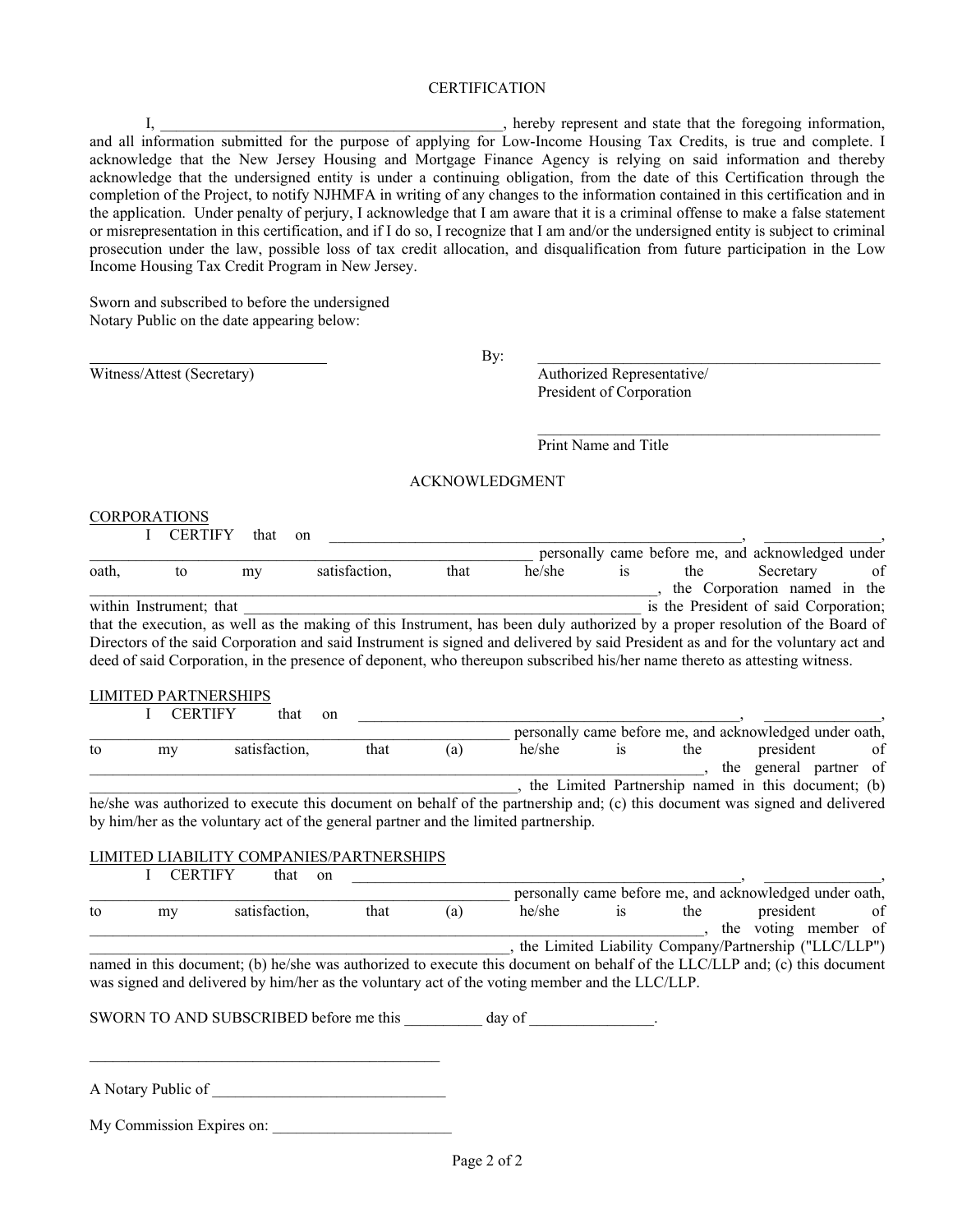#### **LETTER OF MUNICIPAL SUPPORT**

*[MUNICIPAL LETTERHEAD]*

*[DATE]*

DIRECTOR DIVISION OF TAX CREDIT SERVICES NEW JERSEY HOUSNG AND MORTGAGE FINANCE AGENCY P.O. BOX 18550 TRENTON, NJ 08650-2085

Dear Director:

 On behalf of the *Municipality* and *Sponsor* it gives me great pleasure to submit to you the enclosed application for funding under the Low Income Housing Tax Credit Program.

*{Include a brief description of project – see example below}*

*Name of Development* will be an important asset to our community. It will serve the citizens of both *Municipality* and *County* in its provision of safe, decent affordable housing for our *Population Served (i.e. senior population)* and will be an important part in the strengthening of our community's commercial district.

This letter shall serve to acknowledge that the requirements under Section  $42(m)(1)(A)(ii)$  of the Internal Revenue Code, which provides the chief executive officer of the local jurisdiction within which the project is located a reasonable opportunity to comment on the project, have been satisfied.

 Please feel free to contact *Municipal Contact* with any questions or comments and we look forward to your funding announcements.

Very truly yours,

 *Original Signature* (Name of Mayor) Mayor, *Municipality*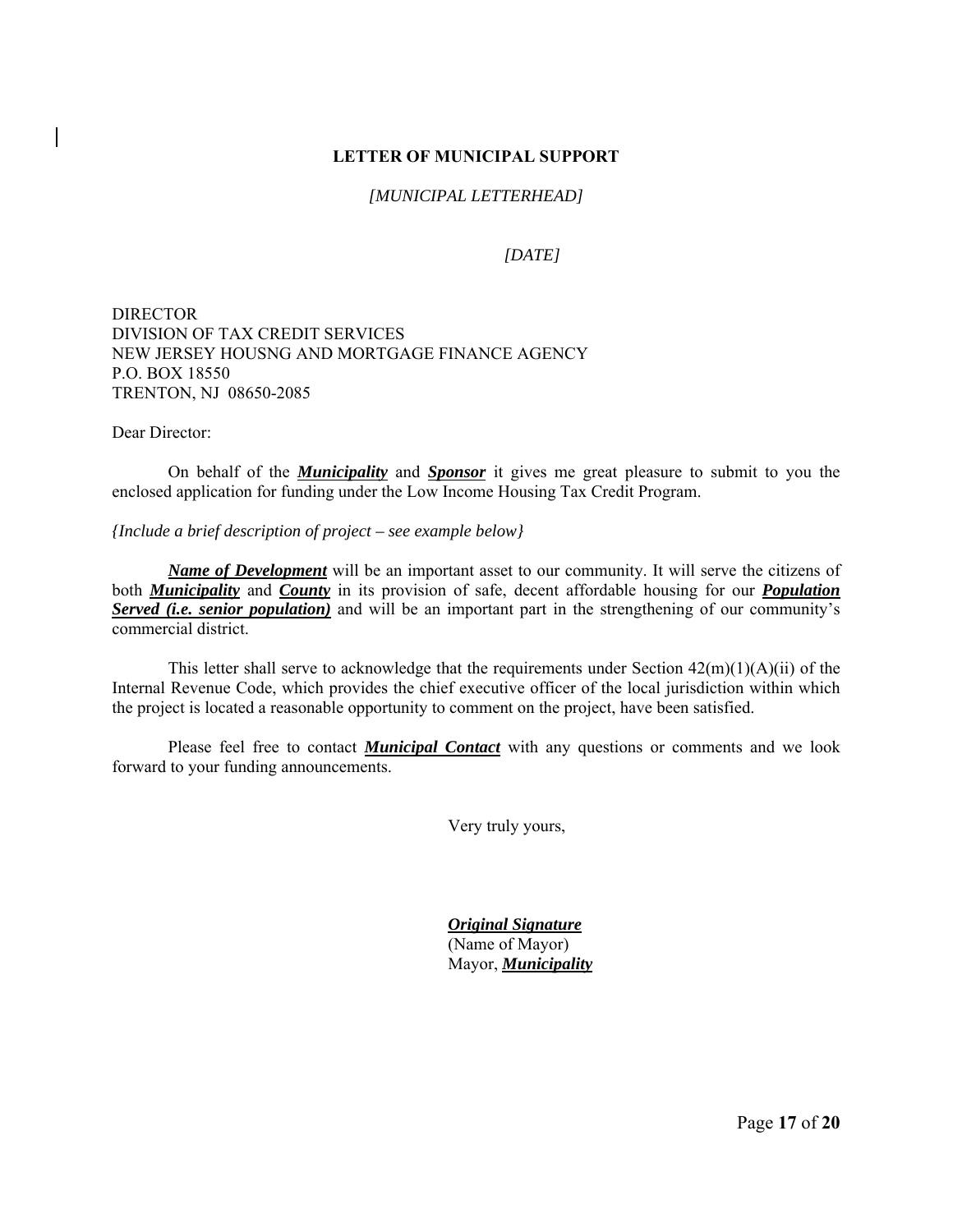# **Utility Allowances and Income Limits**

Please refer to our website for the latest Income Limits, Max Rents and Utility Allowances http://www.state.nj.us/dca/hmfa/developers/credits/compliance/limits.shtml

*At application, applications involving the new construction of residential units may submit an Energy Consumption Model to the Technical Services division for approval. Please note that applicants may not underwrite utilizing those utility allowances without prior approval.* 

There are 4 methods of calculating utility allowance estimates:

1. DCA Utility Allowances

 Published annually by NJ Department of Community Affairs (DCA) and posted on our website.

2. Utility Company Estimates

Under Treas. Reg.  $\S1.42-10(b)(4)(ii)(B)$ , any interested party (tenant, owner, or state agency) may request a written estimated cost of that utility for a unit of similar size and construction for the geographic area in which the building is located. This estimate becomes the appropriate utility allowance for all rent-restricted units of similar size and construction in the building. The local utility estimate is not available to buildings/tenants subject to Rural Housing Service or HUD jurisdiction.

3. HUD Utility Schedule Model

Under Treas. Reg.  $$1.42-10(b)(4)(ii)(D), 9$  a building owner may calculate a utility allowance using the "HUD Utility Schedule Model" that can be found on HUD's Internet site, the Low-Income Housing Tax Credits page at www.huduser.org/datasets/lihtc.html or successor URL. Utility rates used for the HUD Utility Schedule Model must be no older that the rates in place 60 days prior to the date the utility allowance will change.

4. Energy Consumption Model

Under Treas. Reg.  $\S1.42-10(b)(4)(ii)(E)$ , 10 a building owner may calculate a utility allowance using an energy and water and sewage consumption analysis model (energy consumption model).

### *Factors to Consider*

 The energy consumption model must, at a minimum, take into account specific factors including, but not limited to: (1) unit size, (2) building orientation, design and materials, mechanical systems, appliances, and characteristics of the building location.

### *Estimates Provided by Licensed Engineer or Qualified Professional*

 The utility allowance must be prepared by a properly licensed engineer or a qualified professional. A qualified professional must be (1) approved by the state/local housing credit agency having jurisdiction over the building, and (2) must not be related to the building owner within the meaning of IRC §§ 267(b) or 707(b).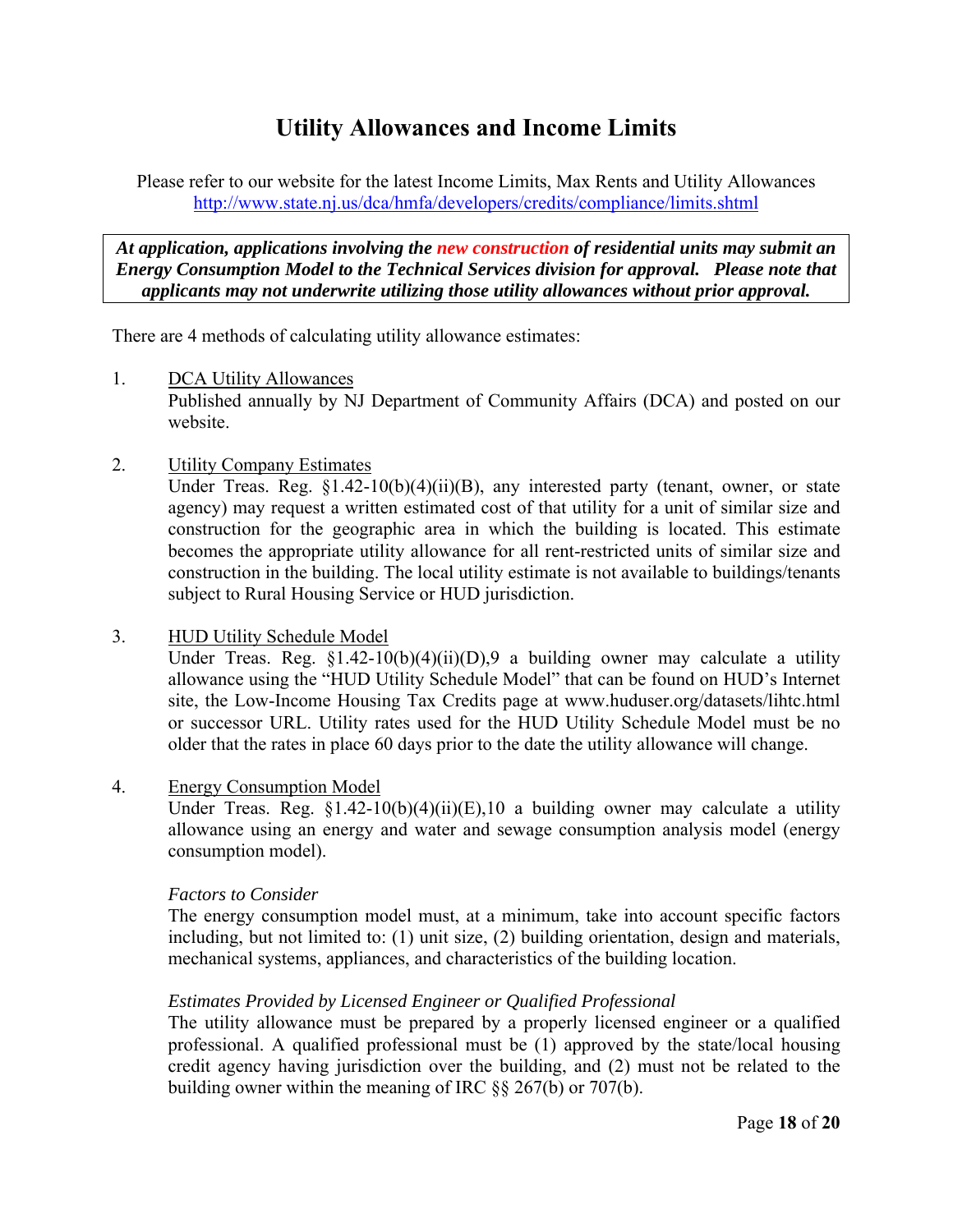### **HOUSING FINANCE AGENCY LETTER**

#### **SUCCESSFUL DEVELOPMENT EXPERIENCE**

#### (LETTERHEAD OF HFA)

Date (By Cycle Deadline)

Director of Tax Credit Services New Jersey Housing and Mortgage Finance Agency P.O. Box 18550 637 South Clinton Avenue Trenton NJ 08650-2085

| Re: | {Name of Project}    |
|-----|----------------------|
|     | 9% LIHTC Application |

Dear Director:

Please accept this letter as evidence that {Name of Sponsor, GP, Developer or Voting Member} has at least a 50% general partner or managing member interest in the following Low Income Housing Tax Credit development(s) within the state of {state} and I certify that {Name of Sponsor, GP, Developer or Voting Member} currently has no outstanding issues of non-compliance.

| Project Name | City | # of Units | <b>Completion Date</b> |
|--------------|------|------------|------------------------|
|              |      |            |                        |
|              |      |            |                        |

Please feel free to contact me at {email or phone #}.

Sincerely,

{Name, Job Title of Authorized Signatory at HFA}